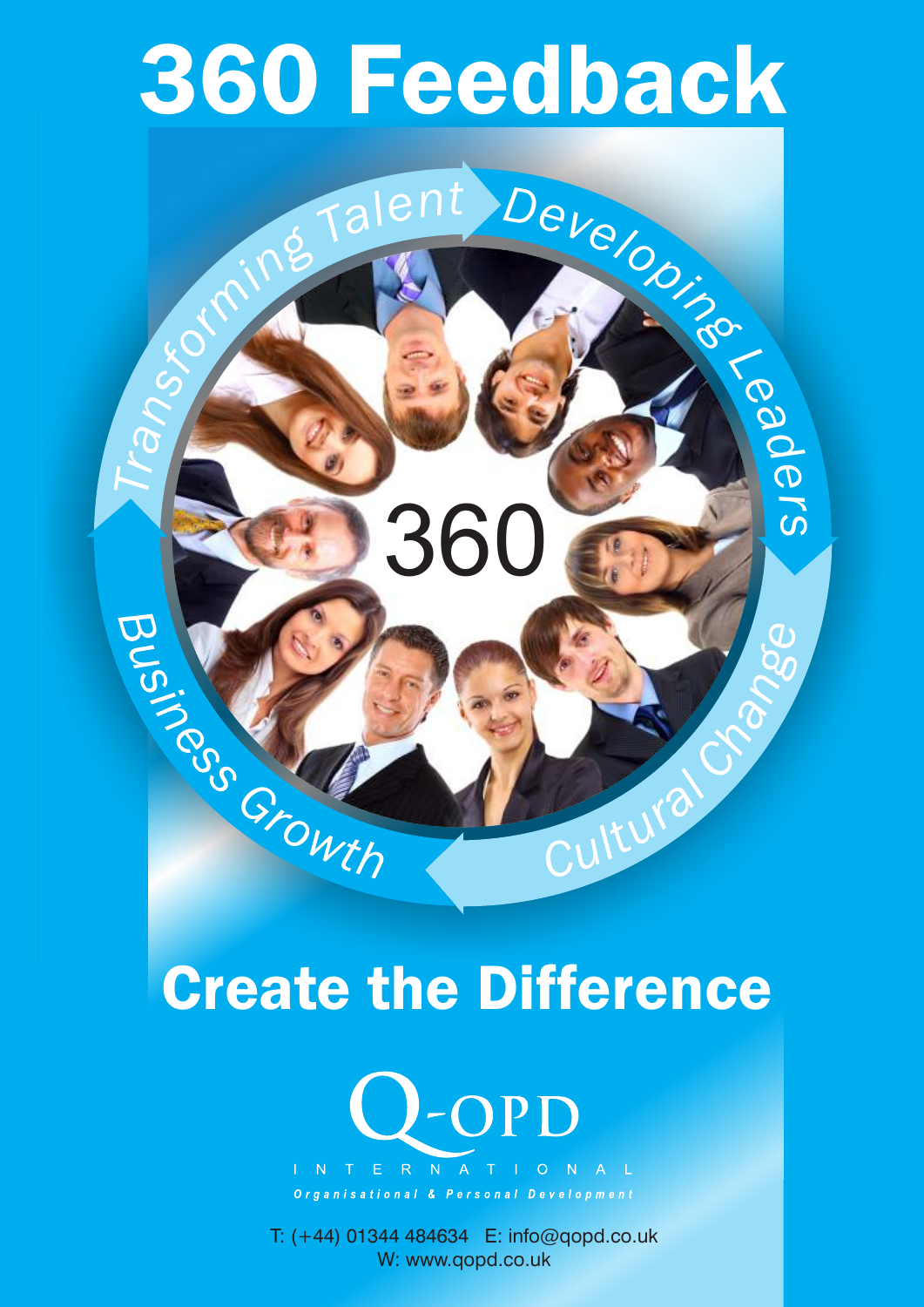## The need for performance & culture change

With organisations facing considerable challenges from governments, regulators, customers and other stakeholders there is a growing need to improve performance by supporting both personal and professional development, changing non-adaptive operating cultures and redesigning processes and structures. All of these require change at the level of observable skills, behaviours and attitudes. One of the most powerful ways to effect these changes is to incorporate 360 Feedback Appraisal into the organisation's core development strategy.

#### *Wouldn't it be useful to . . .*

- **Create a greater commitment to your organisation's values and core activities?**
- ? Maximise bottom line profits by engaging the discretionary effort of your workforce?
- ? Motivate and retain high performing staff?
- ? Impact leadership performance?

## Creating change using Q-OPD 360 feedback

We have the experience and expertise to ensure that you implement this powerful process successfully in your organisation and avoid the many potential pitfalls of 360 Feedback along the way.

#### Culture, Commitment and Growth

The culture of an organisation is made up of the key messages of *'how things are done here'*, the standards, values, beliefs and strategically important behaviours. When new staff join an organisation they often bring aspects of their 'old' cultures with them. This 'muddying' of the culture often has a negative impact on the well-being, commitment and motivation of existing staff. Kotter & Heskett's landmark study on organisations with Performance Enhancing Cultures' (PECs) and transformational leadership styles showed that such organisations outperformed 'non PEC' companies 4 times better in terms of revenue growth and 12 times better in terms



of stock price growth. To achieve such results any new strategy or programme must be compatible with the norms and values of the culture of an organisation. Customised 360 Feedback Systems are therefore a key element in providing a 'blueprint' of the types of competencies, behaviours, norms and values that are critical to a strategy's success and an organisation's continued growth. In such a manner, critical behaviours are reinforced not only in strategically important individuals but also to the wider audience of assessors who provided the 360 feedback.

#### Developing Leaders and Employee Engagement

Research shows that employee engagement is a powerful predictor of performance. Highly effective leaders know how to engage emotionally with others resulting in increased engagement, creativity and discretionary effort all of which translate into better results. Whether a leader has direct reports or works as a part of a project team, the ability to influence others positively is an important ability. The starting point for developing leadership excellence is self awareness and social awareness. 360 assessment provides managers and leaders with frank and honest feedback from their colleagues that enables them in turn to implement tailored development plans to improve relevant skills and behaviours. Another effective way of using 360 feedback is to integrate it as part of the essential preand post-measures in executive coaching and leadership development programmes.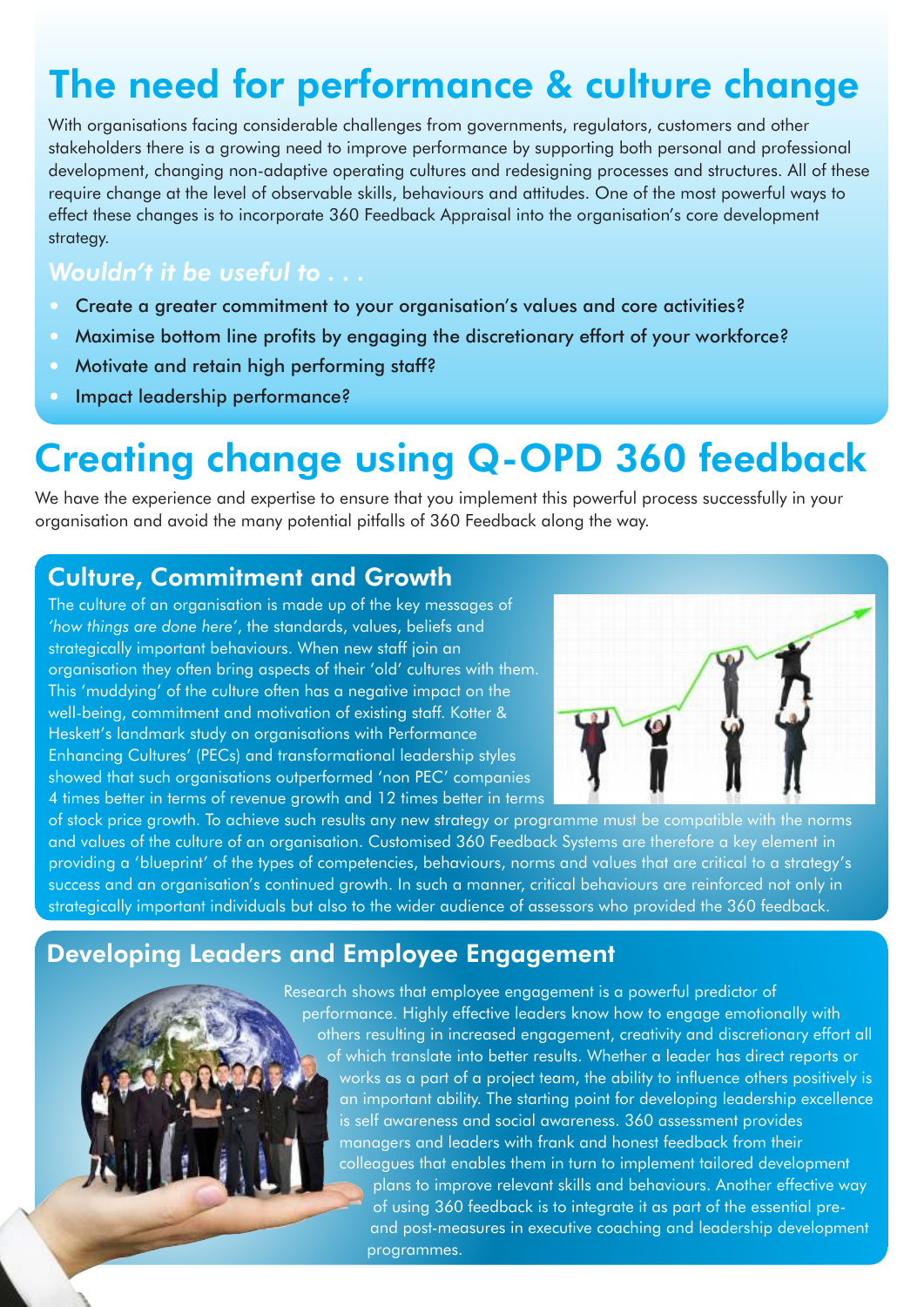#### Reasons to use the Q-OPD 360 feedback services

With Q-OPD you entrust your valuable 360 System to a 'safe pair of hands'. We have successfully implemented and seamlessly managed numerous 360 projects, in a wide variety of settings, from start to finish, avoiding the pitfalls, maximising the success and realising the full benefits of the 360 process. We are different from other organisations in that we are specialists in 360 feedback design, planning and implementation; these have been at the core of our services since 1997. Nina Len (MSc Occupational Psychology) has extensively researched, written and presented on the subject and personally oversees each client project. Q-OPD's 360 clients include: Johnson & Johnson, United Business Media, HMIP, Napier University, Leo Pharma, Legal & General, etc.

#### Integrated 360 service provision

We provide a tailored service according to your needs that could

include: provision of web-based 360 feedback questionnaires and reports, either customised or standard, the design of your competency framework, associated development workshops, provision of qualified Coaches for 360 feedback and follow-up coaching. We also run 360 Masterclass programmes that enable your staff to become accredited users of the Q-OPD range of reports.



#### Unique 360 report format

**Enables accurate and easy targeting** of strengths, development areas and the degree of change required in order for individuals to excel. Feedback focuses on growing strengths as well as raising awareness of the need to develop key behaviours that interfere with individual and team effectiveness.

#### **Customised** 360 systems

Customised 360s will reinforce your culture. We can tailor the Q-OPD 360 system to your organisation's values, standards, core activities and commonly-used organisational terminology. The customisation includes: branding by using your logo and colours, 360 questionnaires made available in a variety of languages, demographic data collection and a range of report formats, graphics and narratives. We will work closely with you to ensure that the bespoke format best suits your needs. Organisations often have one or more bespoke 360 questionnaires to ensure relevance to staff at different levels within the organisation.



- There are a number of Q-OPD 'off the shelf' questionnaires such as

the Leading & Managing 360, Developing Others 360, Managerial Effectiveness and Individual Contributor 360s. These can be used for coaching and development activities where the organisation requires an alternative 360 to use for specific projects.

- The 'Measuring Change' 360 Report confirms individual progress against development

objectives. It would normally be run nine months after the initial 360 measure.

- Team reports – identify training needs for any given group.

#### Leading edge technology

Our web-based system is userfriendly and provides maximum flexibility for your organisation. Participants can log-in 24/7 from any location, providing ease of assessment for participants operating internationally or from remote locations. We have a technical and support helpdesk that will support your programme. Your organisation will benefit from Q-OPD providing a prompt, personal and highly professional service that can manage all aspects of administration, participant and rater contacts/reminders and report generation all stored on our remote safe-server.